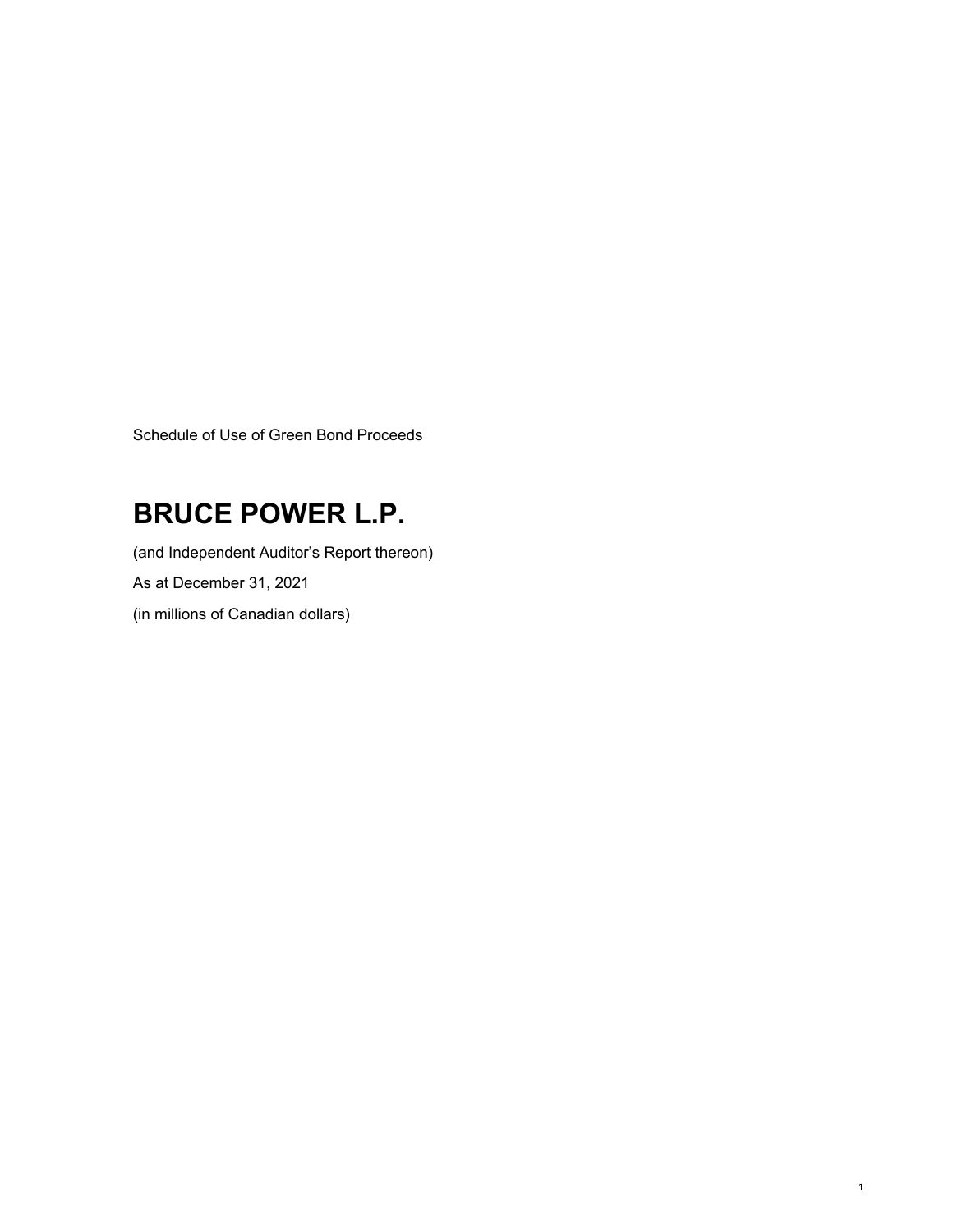

KPMG LLP 120 Victoria Street South Suite 600 Kitchener ON N2G 0E1 Canada Tel 519-747-8800 Fax 519-747-8811

# **INDEPENDENT AUDITORS' REPORT**

To the Management of Bruce Power L.P.

### *Opinion*

We have audited the Green Bond Use of Proceeds Report of Bruce Power L.P. (the Entity) for the period from November 22, 2018 to December 31, 2021, and notes to the report, including a summary of significant accounting policies (Hereinafter referred to as the "schedule").

In our opinion, the accompanying schedule for the period from November 22, 2018 to December 31, 2021 of the Entity is prepared, in all material respects, in accordance with the financial reporting provisions of the Bruce Power Green Financing Framework dated June 2021 (the "Green Financing Framework").

## *Basis for Opinion*

We conducted our audit in accordance with Canadian generally accepted auditing standards. Our responsibilities under those standards are further described in the "Auditors' Responsibilities for the Audit of the Schedule" section of our auditors' report.

We are independent of the Entity in accordance with the ethical requirements that are relevant to our audit of the schedule in Canada and we have fulfilled our other ethical responsibilities in accordance with these requirements.

We believe that the audit evidence we have obtained is sufficient and appropriate to provide a basis for our opinion.

# *Emphasis of Matter – Basis of Accounting*

We draw attention to Note 2 in the schedule, which describes the basis of accounting. The schedule was prepared to assist the Entity in disclosing its use of proceeds allocation activities related to the Green Bond.

As a result, the schedule may not be suitable for another purpose.

Our opinion is not modified in respect of this matter.

# *Responsibilities of Management and Those Charged with Governance for the Financial Statements*

Management is responsible for the preparation of the schedule in accordance with the financial reporting provisions of the Green Financing Framework, and for such internal control as management determines is necessary to enable the preparation of a schedule that is free from material misstatement, whether due to fraud or error.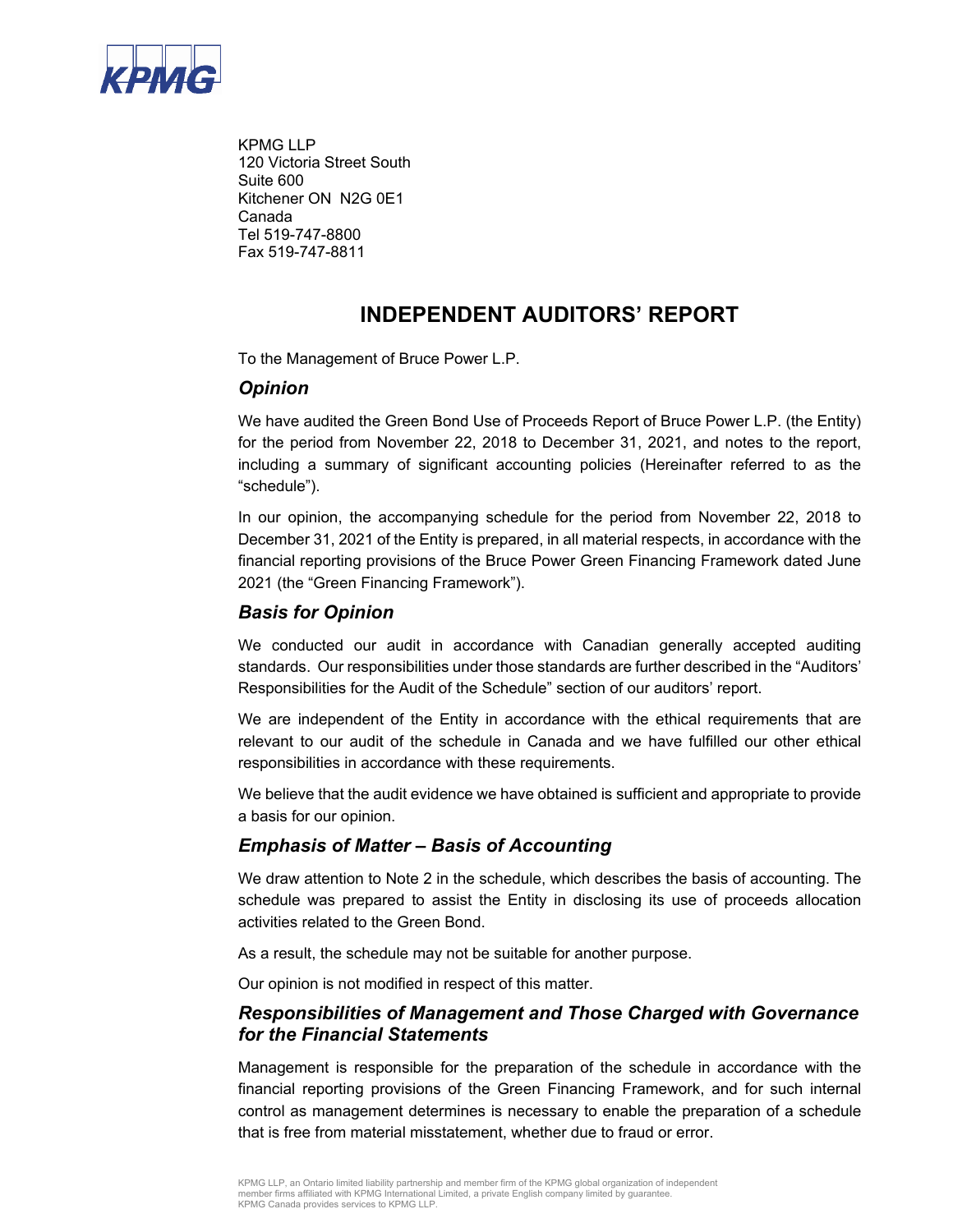

#### Page 2

Those charged with governance are responsible for overseeing the Entity's financial reporting process.

# *Auditors' Responsibilities for the Audit of the Financial Statements*

Our objectives are to obtain reasonable assurance about whether the schedule as a whole is free from material misstatement, whether due to fraud or error, and to issue an auditors' report that includes our opinion.

Reasonable assurance is a high level of assurance, but is not a guarantee that an audit conducted in accordance with Canadian generally accepted auditing standards will always detect a material misstatement when it exists.

Misstatements can arise from fraud or error and are considered material if, individually or in the aggregate, they could reasonably be expected to influence the economic decisions of users taken on the basis of the schedule.

As part of an audit in accordance with Canadian generally accepted auditing standards, we exercise professional judgment and maintain professional skepticism throughout the audit.

We also:

- Identify and assess the risks of material misstatement of the schedule, whether due to fraud or error, design and perform audit procedures responsive to those risks, and obtain audit evidence that is sufficient and appropriate to provide a basis for our opinion.
- The risk of not detecting a material misstatement resulting from fraud is higher than for one resulting from error, as fraud may involve collusion, forgery, intentional omissions, misrepresentations, or the override of internal control.
- Obtain an understanding of internal control relevant to the audit in order to design audit procedures that are appropriate in the circumstances, but not for the purpose of expressing an opinion on the effectiveness of the Entity's internal control.
- Evaluate the appropriateness of accounting policies used and the reasonableness of accounting estimates and related disclosures made by management.
- Communicate with those charged with governance regarding, among other matters, the planned scope and timing of the audit and significant audit findings, including any significant deficiencies in internal control that we identify during our audit.

 $kPMS$   $\mu P$ 

Chartered Professional Accountants, Licensed Public Accountants Kitchener, Canada June 7 ,2022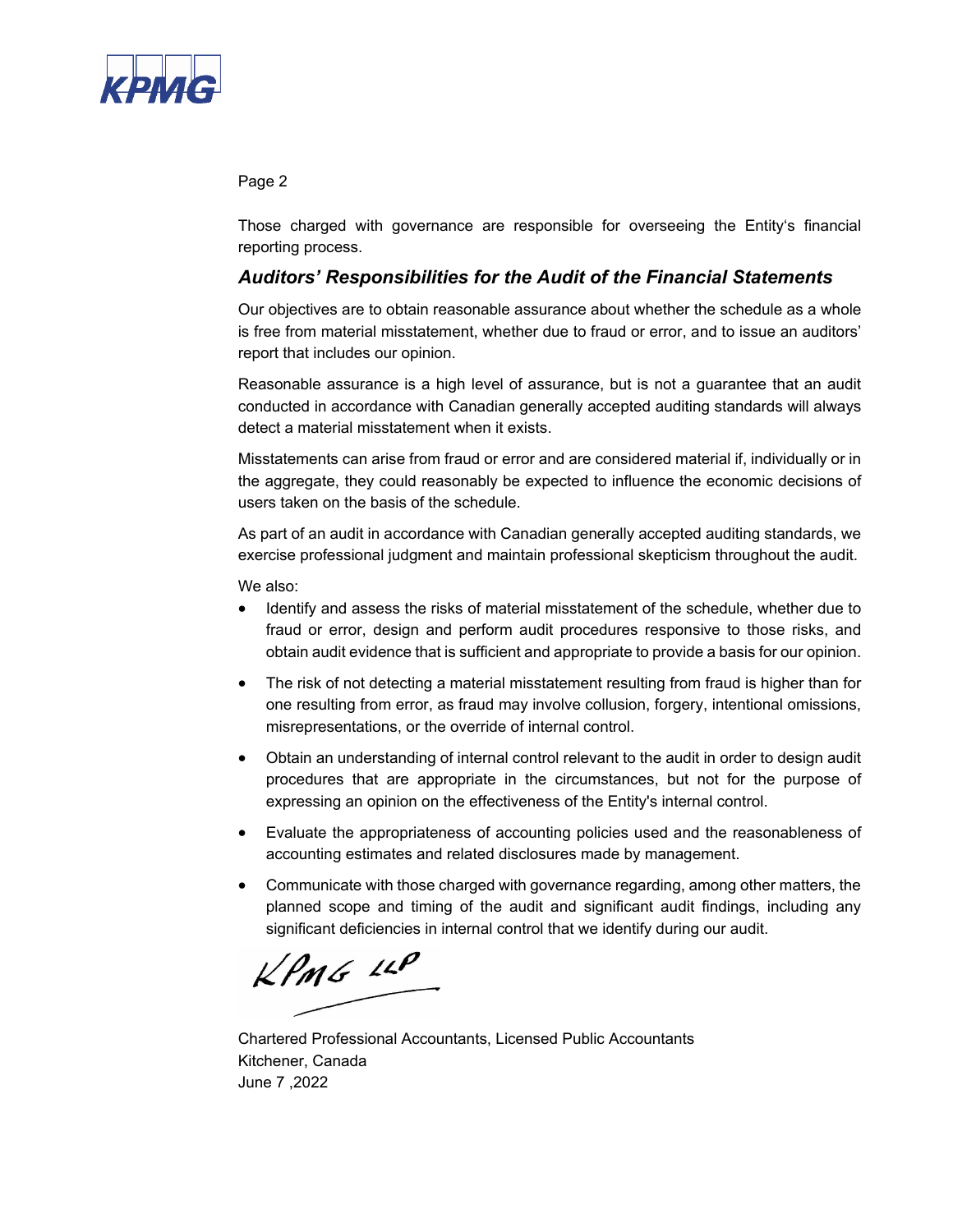(a Limited Partnership) SCHEDULE OF USE OF GREEN BOND PROCEEDS **As at December 31, 2021**  (in millions of Canadian dollars)

|                                                        | 2021  |
|--------------------------------------------------------|-------|
|                                                        |       |
| Balance as of December 31, 2020                        | \$    |
| Add:                                                   |       |
| Net proceeds from 2021-1 Green Bonds                   | 496.8 |
| Net proceeds available for allocation                  | 496.8 |
|                                                        |       |
| Proceeds used for the allocation to Eligible Projects: |       |
| Unit 6 Major Component Replacement Project             | 496.8 |
| <b>Total allocated proceeds</b>                        | 496.8 |
|                                                        |       |
| <b>Remaining unallocated proceeds</b>                  | \$    |